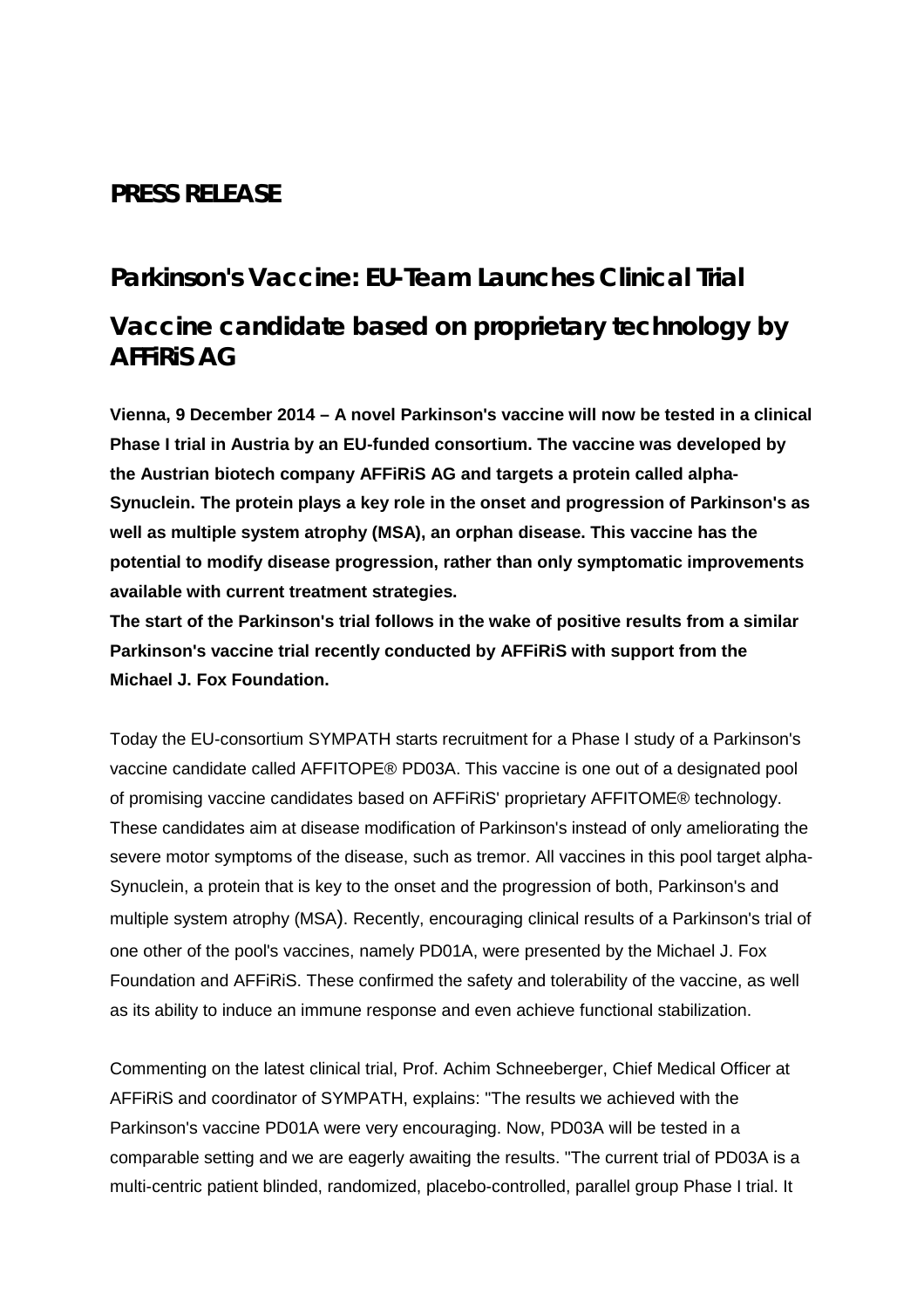will be conducted in Vienna and Innsbruck, Austria. Prof. Werner Poewe, chairman of the Department of Neurology at the Medical University of Innsbruck and principal investigator of the study, explains the objectives of the trial: "The primary endpoint of the trial aims to demonstrate the safety and tolerability of the vaccine. It will also assess the vaccine's immunological and clinical activity in vaccinated patients as its secondary endpoint."

Dr. Dieter Volc of PROSENEX Ambulatorium BetriebsgmbH, leading the trial in Vienna, adds: "PD03A is one of the first medications worldwide aiming for clinical efficacy by modulating the metabolic pathway of alpha-Synuclein. It has the potential to treat the cause of Parkinson's – not just the symptoms." Current scientific understanding is that Parkinson's – as well as MSA – is caused by deposits of pathological forms of alpha-Synuclein in the nervous system. The reduction of pathological alpha-Synuclein levels is believed to have a beneficial impact on the progress of the diseases. PD03A aims to accomplish this by inducing the production of antibodies that target and promote clearance of alpha-Synuclein in order to neutralize its toxic impact.

The start of the clinical trial comes only a year after the SYMPATH-Consortium was launched. This rapid progress is owed to the high expertise in Parkinson's and related diseases of all members of the consortium including the Forschungszentrum Jülich in Germany, the INSERM F-CRIN Toulouse, the Departments of Neurology at the University Hospitals of Bordeaux and Toulouse, France, as well as the Medical University of Innsbruck's Department of Neurology and PROSENEX, Vienna, Austria. Additionally, the successful track record of the AFFiRiS AFFITOME® platform that forms the basis of PD01A and PD03A significantly accelerated the vaccine development. Dr. Markus Mandler, head of the Neurodegeneration Department at AFFiRiS explains: "Both vaccines are based on AFFiRiS' AFFITOME®technology. This technology delivers not only a single vaccine for the treatment of a certain disease but a whole pool of product candidates with excellent safety profiles and strong specificity to their targets."

AFFITOME® is registered trademarks of AFFiRiS. ClinicalTrials.gov Identifier: NCT02267434

### **About SYMPATH** (**<http://www.sympath-project.eu/>**)

SYMPATH ("Reach α-synuclein-dependent neurodegeneration: clinical development of therapeutic AFFITOPE vaccines for Parkinson's disease and multiple system atrophy") is a collaborative project of the Seventh Framework Programme of the European Union, holding Grant Agreement No. HEALTH-F4-2013-60299. SYMPATH aims to advance the clinical development of therapeutic vaccines targeting alpha-Synuclein-driven neurodegenerative diseases including Parkinson's disease (PD) and multiple system atrophy (MSA) where no causal therapy currently exists. The project will run for 48 months. It has received 5.99 million Euros in funding from the European Union. AFFiRiS AG located in Vienna, Austria serves as the coordinator for the